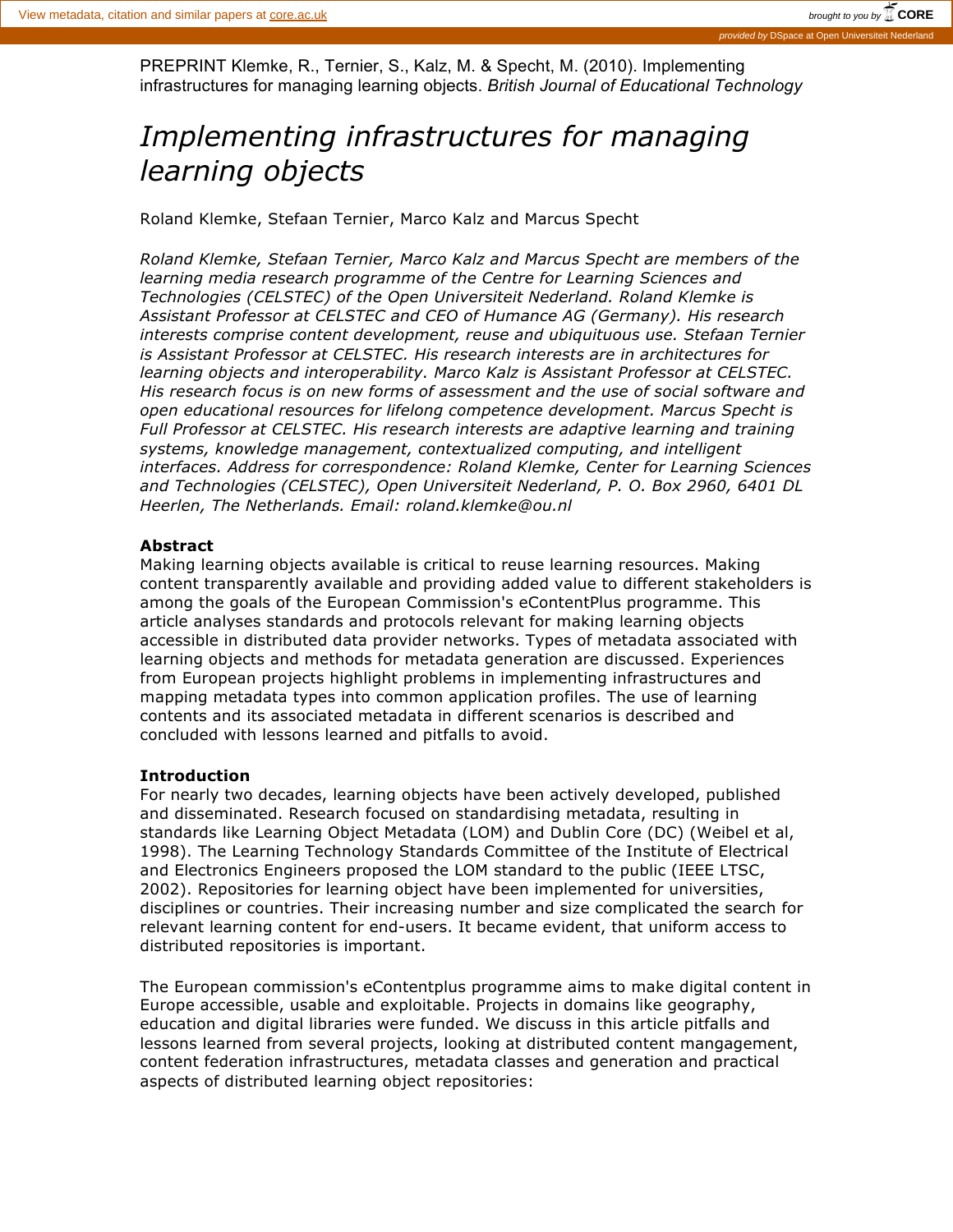- Metadata for Architectural Contents in Europe (MACE) connects architectural repositories and enriches their contents with metadata (social metadata, geographical metadata, etc.)
- Interoperable Content in a Competency-driven Society (ICOPER) promises over 12.500 hours of distributed educational content
- Sharing Digital Resources in the Teaching Education Community (Share.TEC) fosters digital culture in the Teacher Educator community
- A metadata ecology for learning and Teaching (MELT) focuses on exchanging learning resources in schools
- Skill based scouting of open user-generated and community-improved content for management education and training (OpenScout) targets userfriendly access to management education content

## **Distributed content management**

Relevant activities for distributed content management are reading, writing, and searching, while a critical factor is the availability of metadata. Service proposals for distributed metadata management infrastructures exist. The E-Learning Framework (Wilson, Blinco, & Rehak, 2004) specifies classes of elearning services, amongst which are services for content management (archiving, digital rights management, metadata management, federated search, etc). Relevant functions for distributed metadata management are:

- 1. *Read*. Enable third party "service providers" to access metadata, using protocols like Really Simple Syndication (RSS, http://www.rssboard.org/rssspecification) or the Open Archive Initiative's Protocol for Metadata Harvesting (OAI-PMH) (Lagoze and van de Sompel, 2001).
- 2. *Query*. Protocols and APIs to browse or search content. (Simon et al, 2005)
- 3. *Write*. Enable applications (e.g. authoring environments) to submit resources to repositories.

The open archives initiative's protocol for metadata harvesting (OAI-PMH) enables harvesting metadata available in repositories. Using local metadata-caches, service providers can build search engines over metadata of multiple harvested repositories. OAI-PMH can be compared to RSS and atom feeds enabling client applications to download metadata entries but adds selective harvesting (e.g. harvest only things that were modified within a given datespan) and flow control (allow batched retrieval of metadata instances using resumption tokens).

Several specifications for publishing resources or metadata to repositories exist:

- The Simple Publishing Interface (SPI) (Ternier et al, 2009) allows publishing with bindings. E.g. a REST (Fielding, 2000) based binding exists for SPI that is compatible with Atom Publishing Protocol.
- Simple Webservice Offering Repository Deposit (SWORD, http://swordapp.org/) extends the Atom Publishing Protocol, enabling content publishing to repositories.
- Package Exchange Notification Services (PENS, http://www.aicc.org/docs/AGRs/agr011v1.pdf) is a notification service developed by the Aviation Industry CBT Committee (AICC), which can publish content packages to a learning management system (LMS). It specifies how an LMS can notify package processing.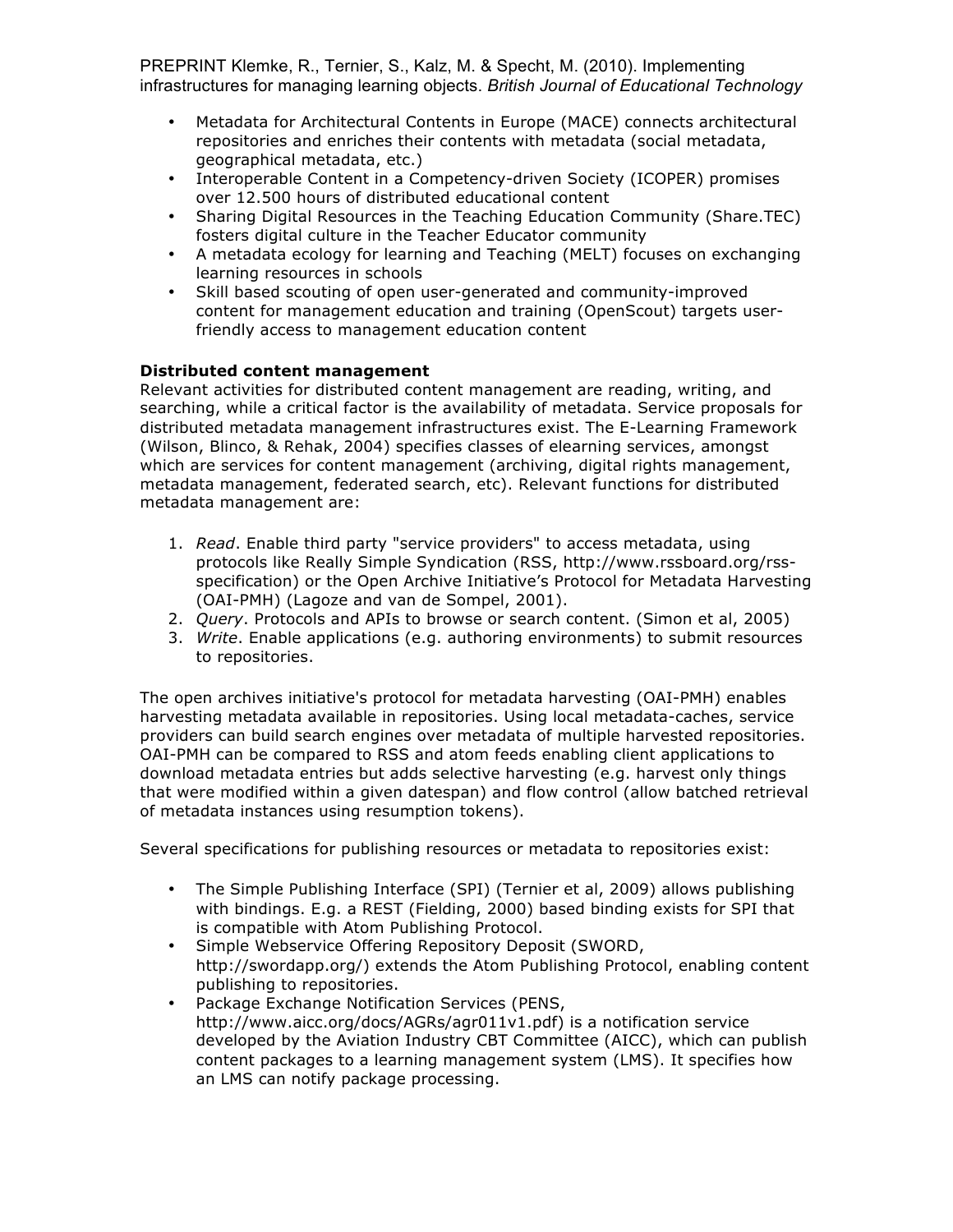The Alliance of Remote Instructional Authoring and Distribution Networks for Europe (ARIADNE) developed an API to query learning objects within ARIADNE repositories from outside (Ternier et al., 2009). Similarly, European schoolnet developed a search API based on Java Messaging Service (Simon et al, 2005). Edutella (Nejdl et al, 2002) and LOMster (Ternier et al., 2002) wrap educational repositories in peer-2 peer networks. This work was brought to the European Committee for Standardization, Information Society Standardization System (CEN/ISSS) for harmonisation resulting in the Simple Query Interface (SQI). Since then, SQI was widely implemented and supports repository federations (e.g. GLOBE network, http://www.globe-info.org/).

Query (SQI) and Read (OAI-PMH) are complementary functions to transparently search repositories. Search and read protocols facilitate (meta)data retrieval. Write protocols help to upload resources or metadata to repositories. Enabling an authoring application to directly publish a resource into a repository lowers the boundary of making the resource available for search and reuse. This optimises the user's workflow and enables automatic metadata generation: the authoring environment knows resource title, author, MIME-type, etc.

## **Infrastructures for content federation**

A repository federation requires software architecture and metadata model. Metadata models differ between domains. Metadata describing e.g. architectural knowledge about buildings differs from metadata for school resources. Teachers often use search parameters like suitable age range of a resource, while in architecture mapbased search tools require GPS coordinates. Consequently, metadata models are tailored and sometimes specific software tools are required.

The process of setting up a distributed network comprises four phases:

- 1. Analyse existing repositories and their metadata, create a metadata application profile (MAP), and identify (or create) domain taxonomies (Hunter, 2003). As the creation of new classifications complicates interoperability, create a MAP using existing metadata and metadata standards. Reusing standards enable federations to interoperate with each other. The MACE MAP is based on existing architectural taxonomies while the broader ICOPER MAP does not utilize taxonomies at all.
- 2. Implement the MAP and provide mappings from different metadata schemas into it. A mapping may simply involve exposing the resource title as LOM title, but it may also explicate implicit metadata: the Dutch repository OpenER (http://opener.ou.nl) does not document that its content is in Dutch. Within the ICOPER federation, this information is relevant.
- 3. Validate metadata. As the metadata is published to a federation, validation ensures conformity to the rules of the MAP. MACE, MELT and ICOPER use the Ariadne validation service (http://ariadne.cs.kuleuven.be/validationService/) for this.
- 4. Once content and metadata are available, start implementing the federation and populate the search engine with metadata instances.

These steps are not strictly sequential. However, a change in the MAP results in updating the mappings for the different repositories (and not in updating the original metadata in the repositories).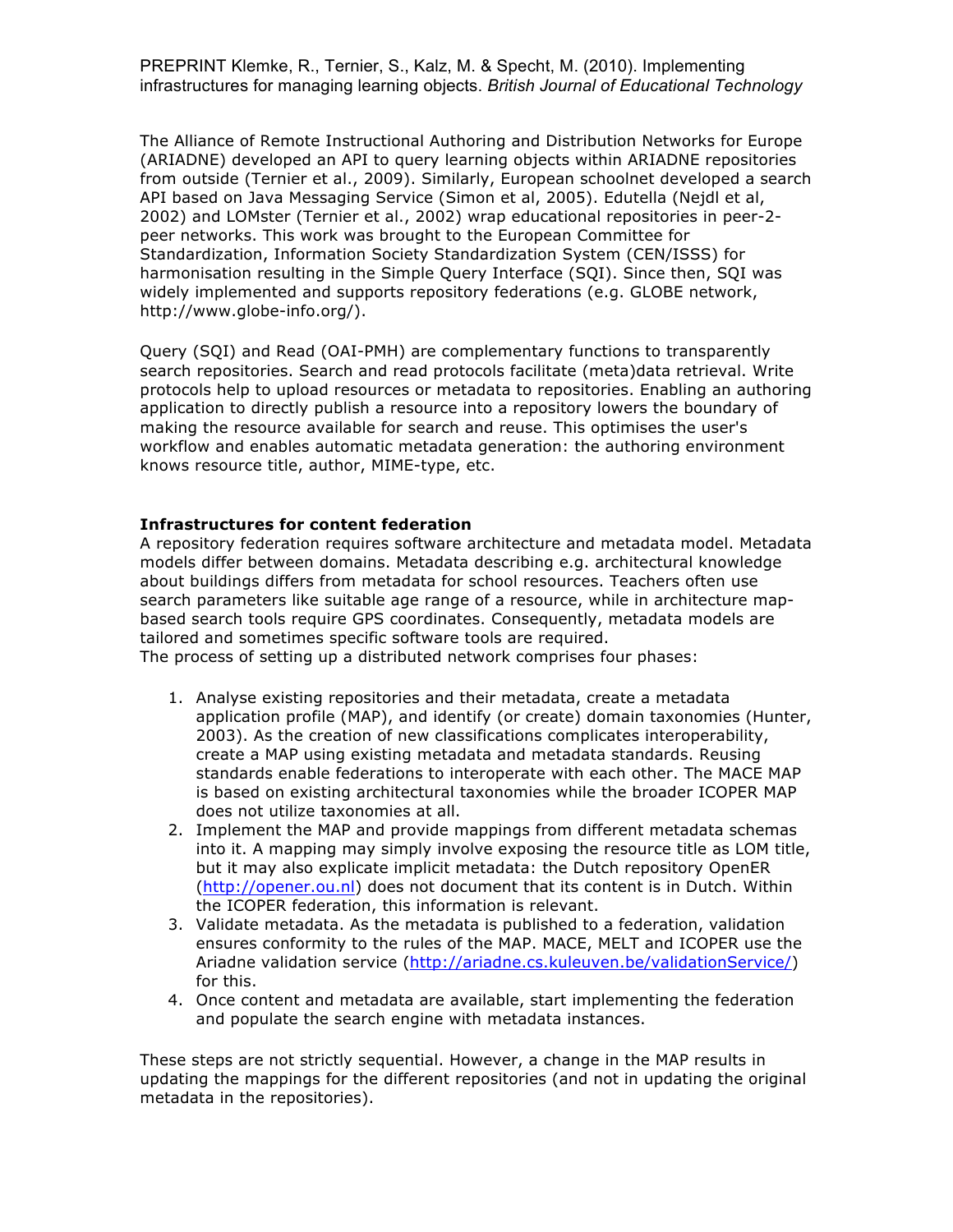A content federation architecture divides software system and responsibilities. With the specifications outlined previously, an architecture for content federation can be realized using existing software components:

- Repositories can offer content and metadata to the federation through the implementation of an OAI-PMH target. OAI-PMH separates responsibilities: The repository behind the OAI-PMH interface is responsible for managing content and metadata and exporting it compliant to the federation's MAP. The federation middleware is responsible for making the metadata searchable, but not for managing the metadata or presenting the search results to end user.
- Search applications are connected to the federation middleware through a search API. This API again separates the responsibility of presenting an application to the end user from the responsibility of executing queries on search engines.
- Usage scenarios and appropriate user interfaces are important for federated content repositories. Within the proposed archtecture user interfaces can be developed independently from the backend architecture.

Carefully dividing these responsibilities enables reuse of software components, lowering the cost of implementing a content federation. Indeed, Share.TEC, MACE, MELT and ICOPER share reused software components.

## **Classes of Metadata**

Metadata is often informally defined as "data about data". It, however, not only describes data: Hunter (2003) defines metadata as "*the value-added information which documents [...] characteristics associated with resources. It provides the underlying foundation upon which digital asset management systems rely to provide*  fast, precise access to relevant resources across networks and between *organizations.*". In this sense, metadata is an "*interface*" to data (Schaffner, 2009).

Here, we discuss different metadata categories: social, contextual, competence, or domain-related metadata.

The recent focus on user-generated content and social web-communities leads to massive availability of *social metadata*: Content sharing and social bookmarking sites, weblogs and other publishing tools introduce tagging, annotation, rating, commenting, and discussion mechanisms, which can also be applied to educational resources. Skågeby (2009) lists different purposes for social metadata: sharing, recommendation, filtering, communication, or personal organisation of content. Usually, social metadata does not follow complex structures. The gathering mechanisms keep barriers low: simple rating scales or keyword input fields are all that is required.

Social metadata's quality depends on individual enthusiasts or the amount of users contributing. Recent standardisation approaches acknowldege the importance of social metadata: attention profile portability in the Attention Profile Markup Language (APML, http://www.apml.org/), or metrics of user participation in communities in the User Labor Markup Language (ULML, http://userlabor.org/).

Contextual information can be represented as *context metadata* to enable contextbased searching and filtering. Context comprises "*conditions and circumstances*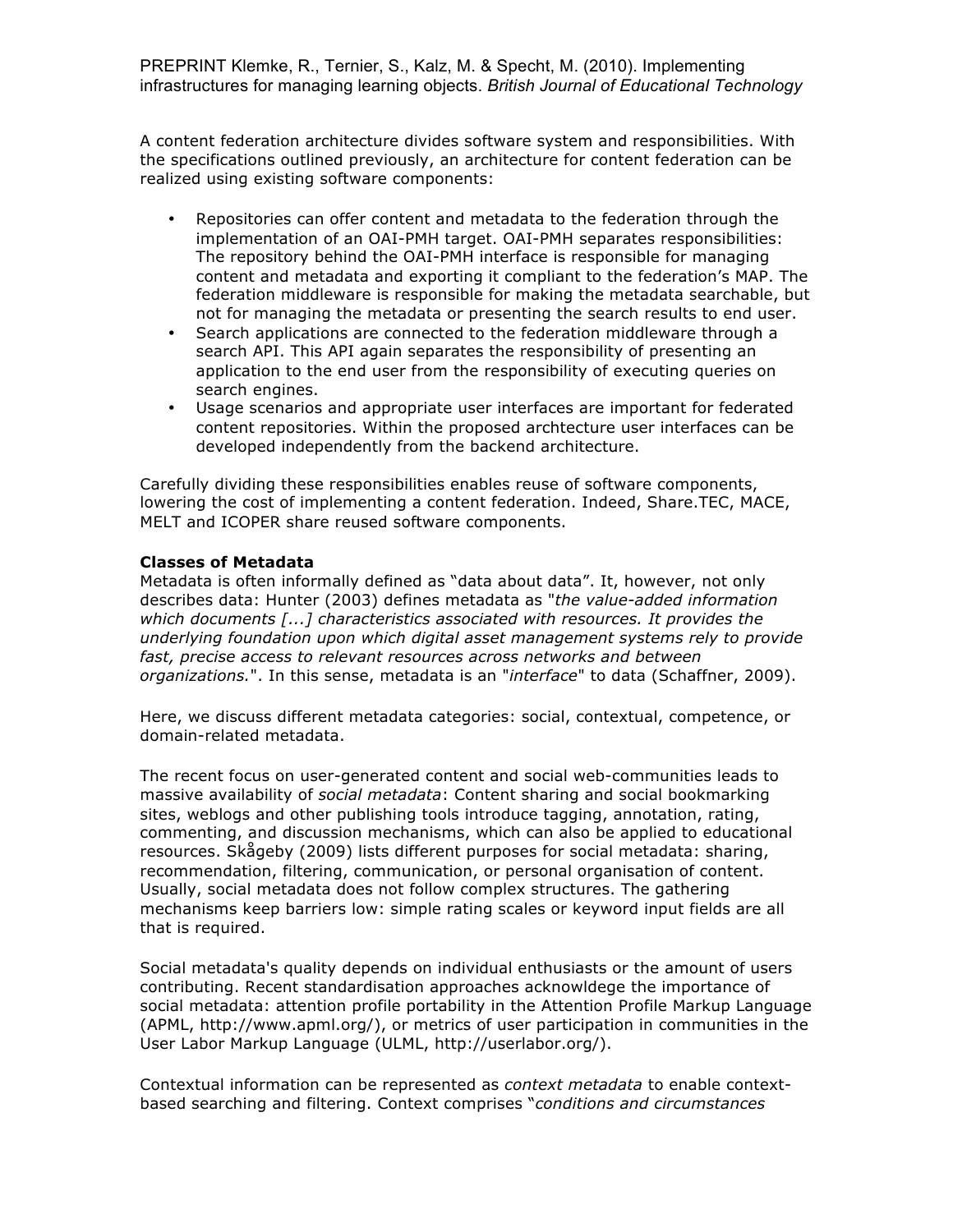*relevant to an event, fact, etc.*" (Collins, 1999) or "*interrelated circumstances in which something exists or occurs*" (Webster's, 1996). "*Context-aware*" was introduced to describe mobile applications (Schilit and Theimer, 1994). What we define as context depends on what we contextualise (Klemke, 2000). Thus, "*context is any information useful to characterize the situation of an entity. An entity is a person, place, or object considered relevant to the interaction between a user and an application, including the user and applications themselves. [...] A system is contextaware if it uses context to provide relevant information and/or services to the user.*" (Dey 2001).

Within MACE (Wolpers et al, 2009b), relevant entities to be contextualised are (1) architectural real world subjects and objects, (2) users, (3) digital contents describing (1) or (2). Within learning processes, important aspects of context are learning activities: MACE collects usage data in context metadata (Wolpers et al, 2009a) and enables context-based access to learning resouces.

To describe learning resources with *competence metadata* (related, required, or acquired), we need taxonomies of competences and scales describing possible mastery levels. Competence metadata for learning objects can be seen critically: while learning objects shall be fine-grained, reusable components, competence acquisition is a long-term process. An individual learning object's impact in this process is hard to measure.

Consequently, approaches to standardise competence models and educational ressources exist without proper integration: While HR-XML and IMS RDCEO allow to describe competencies, they focus on personal profiles rather then educational ressources (Sampson et al, 2007). Vice versa, LOM allows to describe educational ressources, but leaves out competence-related information. Recently, approaches extend existing metadata standards for educational resources with competence metadata (Sampson, 2009).

The impact of *domain metadata* on retrieval efficiency and accuracy may be low (Hawking and Zobel, 2007) especially in web information retrieval (Henshaw and Valauskas, 2001). Nevertheless, efforts to standardise and use domain metadata models range from controlled domain vocabulary towards semantic application profiles using ontology modelling techniques such as OWL (Koutsomitropoulos et al, 2007) leading to complex domain models as the CIDOC Conceptual Reference Model in cultural heritage (Crofts et al, 2003).

Domain metadata models have also been created in MACE and ICOPER. The benefit of a taxonomy of architectural terms in MACE is higher than in ICOPER, where standardised vocabulary can hardly be found for the broader "higher education" focus. The domain metadata model for ICOPER remains rather small. MACE evaluation shows that the effort pays off: "*The evaluation of the MACE portal and*  subsequently of the MACE system clearly indicates that the targeted provision of *learning resources increases the quality of results produced by university students.*" (Wolpers et al, 2009a).

Consequently, we state: domain metadata has an impact on retrieval efficiency and accuracy, if (a) the application domain is well defined and (b) the metadata is provided in high quality.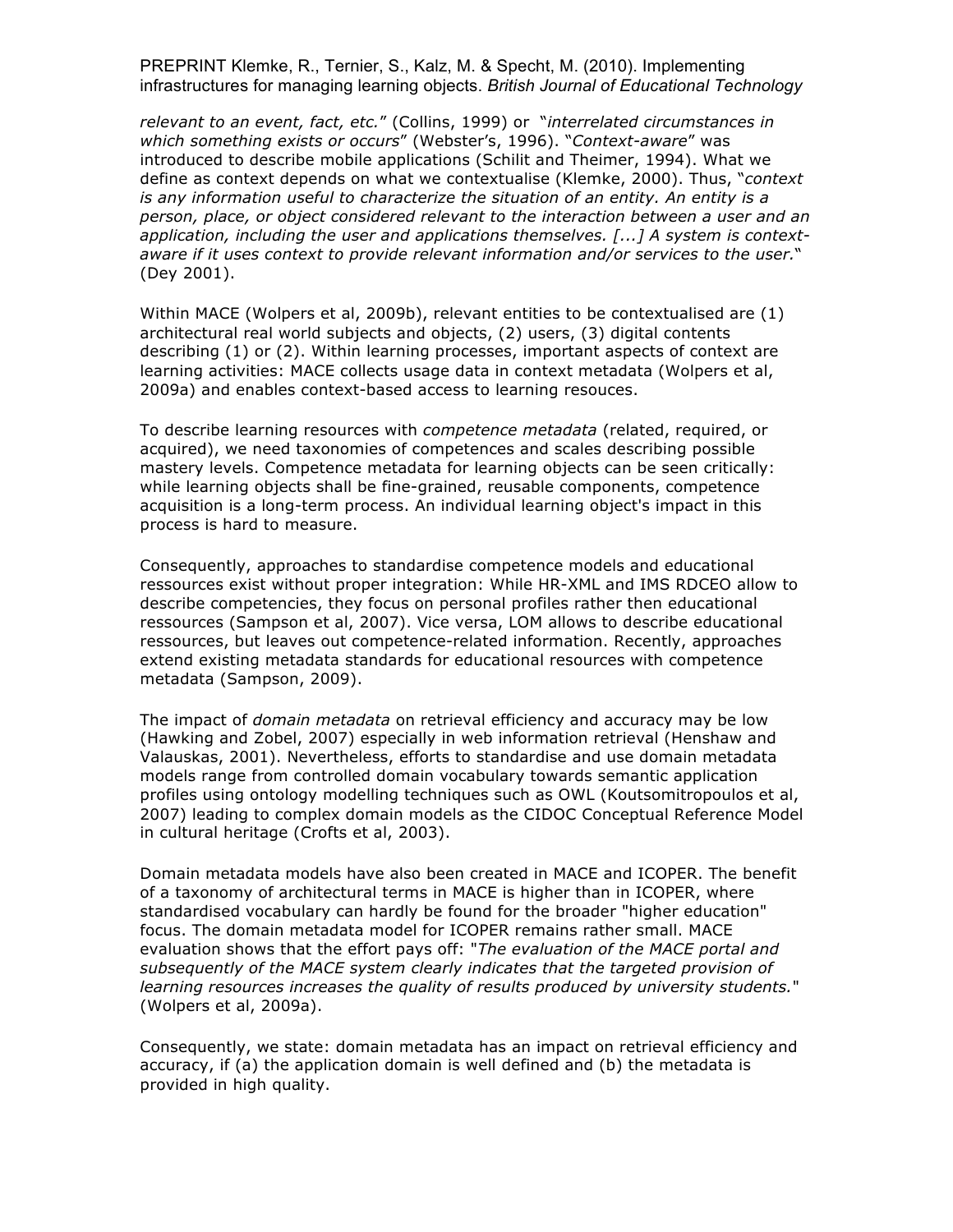#### **Metadata Generation**

This section looks at manual metadata creation by experts, authors, or end-users in contrast to automatic and combined metadata generation.

*Professionally generated metadata* is produced by librarians, catalogers, and others (Greenberg, 2002). In the digital age, metadata is generated for archives and repositories. Scientific and educational publishers organise their contents along standardised or proprietary metadata schemes. Generating metadata professionally is slow, expensive, and not scalable. It may be inappropriate in dynamic domains.

Authors are topic specialists - not metadata experts (Thomas and Griffin, 1998). Still, *author generated metadata* can be of high quality, given an understandable metadata schema like Dublin Core (Greenberg et al, 2001). Authors benefit from generating metadata: their resources become retrievable and reusable. However, among authors providing metadata for own ressources, common understanding lacks: authors produce inconsistent metadata.

Effort has been invested to create indexation forms to enter metadata. The ARIADNE foundation distinguished five categories of metadata ("General", "Semantics", "Pedagogical", "Technical" and "Indexation data"), serving as basis for IEEE LOM. LOM features around 80 metadata fields: *automatically generated metadata* lowers the effort a person has to invest.

Metadata can be generated from various sources. The Samgi framework (Cardinaels, Meire, and Duval, 2005) defines object and context based metadata extractors. Object based extractors generate metadata from resources directly: E.g. the JSTOR/Harvard Object Validation Environment (JHove, http://hul.harvard.edu/jhove) allows to generate metadata from file size, mime type, last modification date, etc. Contextual information about resources helps to generate metadata: consider a presentation uploaded to a course on "artificial intelligence" taught to bachelor students of computer science: context metadata can be inferred (e.g. classified under "computer science", target audience set to "higher education").

*User generated metadata* may be as useful as professional metadata for retrieval in some contexts (Melenhorst et al, 2008). Users providing metadata might not even know, what metadata is. Therefore, formal processes and complex taxonomies might fail to gather relevant metadata. Common techniques successfully circumvent this in various domains (e-shops, content sharing applications, community applications):

- *Tags* provide keyword annotations.
- *Ratings* reflect quality or appropriateness of contents via scales.
- *Comments* semantically annotate contents.
- *Feedback-Forms* gather semi-structured information using open/closed questions.

Despite usability-optimised tools, metadata creation involves effort. What motivates users? Personal benefit is important (e.g. the need to retrieve a resource again), but also reasons beyond: increasing the personal relevance of a resource (e.g. online bookmark application) or social benefits (like increased visibility). Hasan and Jameson (2008) state enjoyable experiences, successful task performance, and visible improvements to collections as motivational factors. However, metadata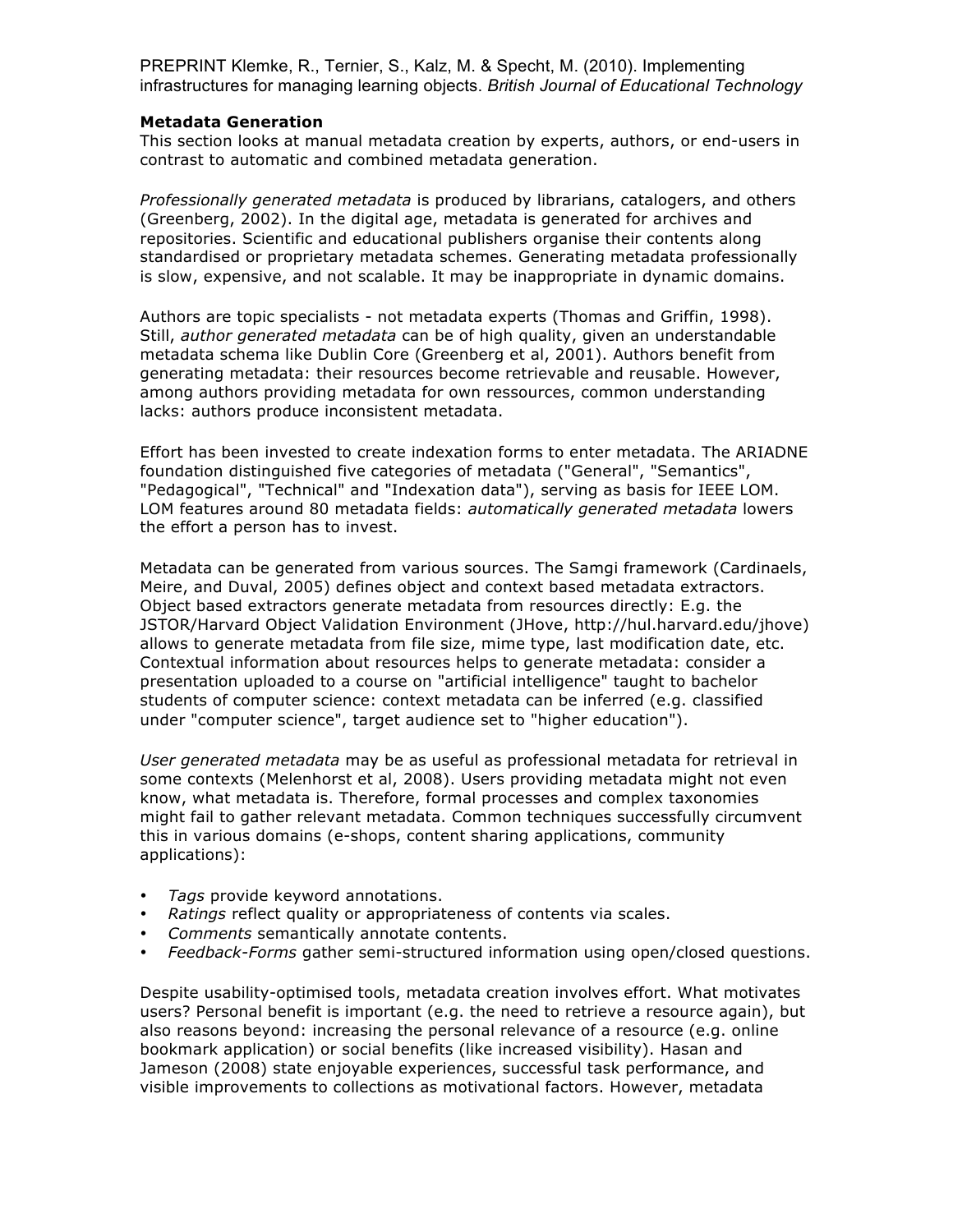generated by users to organise resources for their own benefit varies from metadata generated with social purposes in mind (Bentley and Labelle, 2008).

User generated metadata approaches are scalable, cheap, and of reasonable quality. Nevertheless, unstructured vocabulary leads to conflicting or inappropriate use of terms. Cho and Tomkins (2007) list additional problems: vulnerability to spam and the locality of interest of users may lead to metadata, that is of little help to others.

*Combined metadata generation* can circumvent the disadvantages. Consider Wikipedia (http://www.wikipedia.org/): borders between automated, professional, or user-driven metadata generation disappear: users (ranging from specialists, enthusiasts to interested public) collaborativly develop ressources and provide metadata leading Wikipedia to become a well-knowned high quality ressource.

Obviously, some metadata fields are easy to generate automatically, others require manual activity (Spaniol et al, 2008). An evaluation of MACE, combining metadata generated by experts, user interactions, observation components and machinegenerated (Memmel, Schirru, Wolpers, and Tomadaki, 2008) shows, that this combination improves students performance in searching, retrieving, and using learning content (Wolpers et al, 2009a).

Combining different approaches increases complexity and amount of available metadata. Therefore, attractive, usable and intuitive user interfaces should simplify user interaction with metadata enriched content repositories (Zambelli et al., 2008). Figure 1 shows a visualisation of complex metadata for a learning content in MACE, comprising LOM metadata, geographical metadata, competence metadata, community metadata and a content preview.

 $>>$  Figure  $1 <<$ 

#### **Bringing contents into use**

This section looks at use cases to support learning with federated content:

- 1. *Metadata-based content exploration*: Exploring content spaces, supported by taxonomies/vocabularies of different metadata fields implicitly supports learners to familiarise with domain concepts and vocabularies.
- 2. *Metadata visualisations* enable reflection about exploration choices: users learn about number, types, and distribution of learning objects in a content federation. Visualising course-relevant competences can enhance reflection and communication between participants.
- 3. *Metadata-based relations* between learning objects: domain metadata enables learners to explore content in a non-curricular, explorative way. Displaying content-related concepts has been shown to efficiently enable learners to explore learning concepts and develop personal understandings (Kravcik et al, 2004). Interactive visualisations of relations such as the multi-touch MACE installation foster explorative browsing and visual comprehension (Zambelli et al. 2008).
- 4. *Complex metadata queries*: faceted filtering of learning objects enables users to interactively browse the content federation based on multiple metadata fields and to intuitively formulate complex queries while the metadata visualisation is adapted to the result set (Zambelli et al, 2008).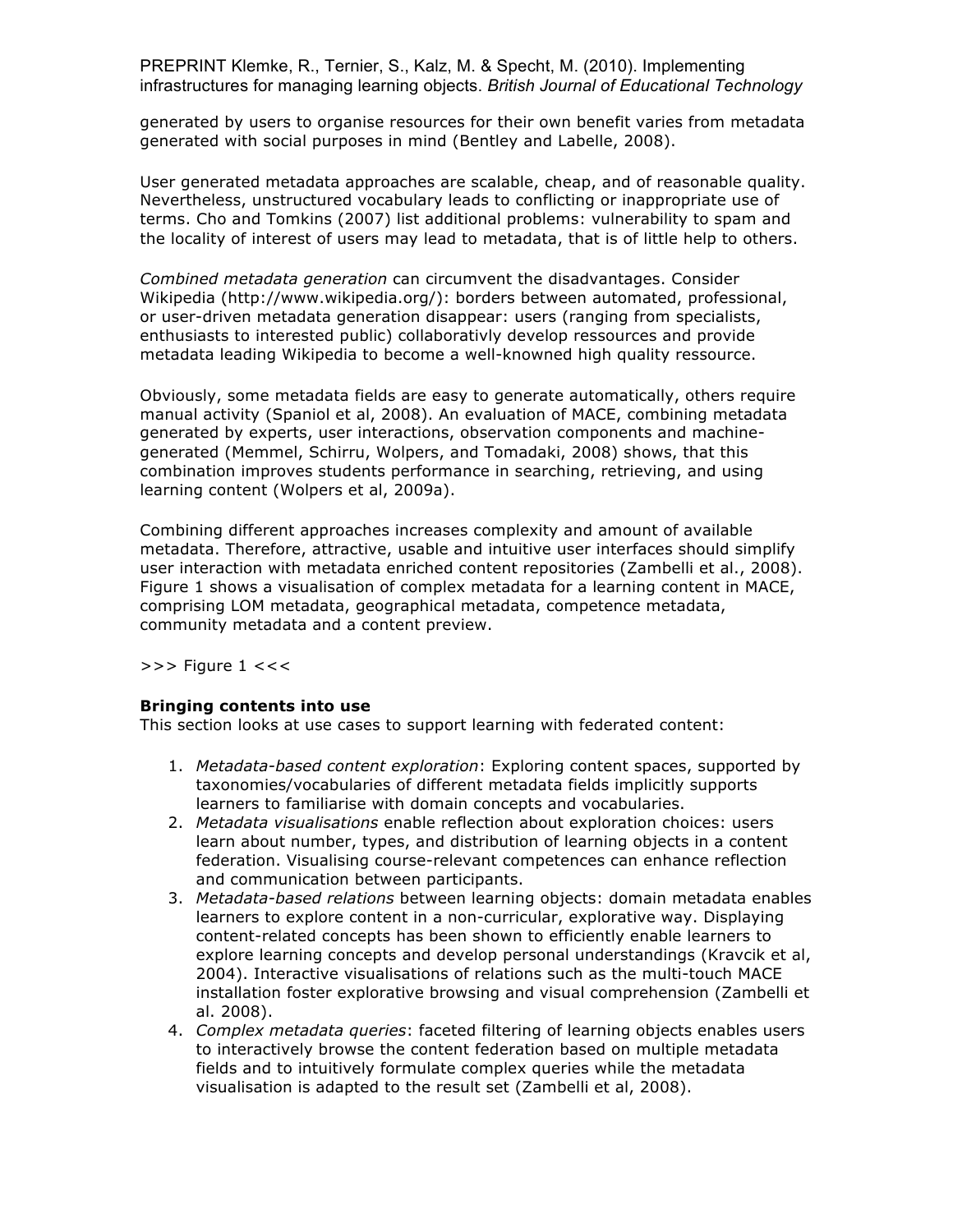- 5. *Social exploration*: social metadata informs learners about relations between content and community. Mirroring category and vocabulary usage gives guidance about user activities and quality of contributions.
- 6. *Embedding of learning resources*: Learning objects can be offered through dedicated portals or embedded in learning and working environments. The discussion about mashups and personal learning environments (Wild, Kalz, Palmer and Müller, 2009) contributes new requirements to the integration of learning objects into classical learning management systems (Wilson, Sharples, Griffiths and Popat, 2009) or personal learning environments where users mix and combine information resources from different sources.

In the last part of the paper we discuss lessons learned based on experiences from the projects discussed.

#### **Conclusion**

Managing metadata-based infrastructures to handle distributed repositories of learning objects helps to ease access to and reuse of vast amounts of online learning resources. In this article we have introduced several critical factors for infrastructures for federated learning obect repositories. We want to conclude by summarising the pitfalls and their respective avoidance strategy based on lessons learned in table 1.

 $>>$  Table 1  $<<$ 

#### **References**

- Bentley, C. M., Labelle, P. R. (2008). A comparison of social tagging designs and user participation, *Metadata for semantic and social applications: proceedings of the International Conference on Dublin Core and Metadata Applications* - DC-2008, Berlin, 22-26 September 2008.
- Cardinaels, K., Meire, M., and Duval, E. (2005). Automating metadata generation: the simple indexing interface. *Proceedings of the 14th international conference on World Wide Web*, pages 548-556. ACM Press.
- Cho, J., Tomkins, A. (2007). Guest Editors' Introduction: Social Media and Search. *IEEE INTERNET COMPUTING*, Vol. 11, 06, pp. 13-15.
- Collins 1999. *Collins English Dictionary, Millennium Edition*, HarperCollins Publishers, Glasgow, 1999.
- Crofts, N., Doerr, M. and Gill, T. (2003). The CIDOC Conceptual Reference Model: A standard for communicating cultural contents, *Cultivate Interactive*, issue 9, 7 February 2003.
- Dey, A. K. (2001). Understanding and Using Context. *Personal Ubiquitous Computing*, Springer-Verlag. 5: 4-7.
- Fielding, R. T. (2000). Architectural Styles and the Design of Network-based Software Architectures. PhD thesis, University of California, Irvine.
- Greenberg, J., Pattuelli, M. C., Parsia B., Davenport Robertson, W. (2001) Authorgenerated Dublin Core Metadata for Web Resources: A Baseline Study in an Organization. *Proc. Int'l. Conf. on Dublin Core and Metadata Applications DC-2001*, October 24-26, 2001, NII, Tokyo, Japan.
- Greenberg, J. (2002) Metadata generation: Processes, people and tools. *Bulletin of the American Society for Information Science and Technology*, December 1, 2002.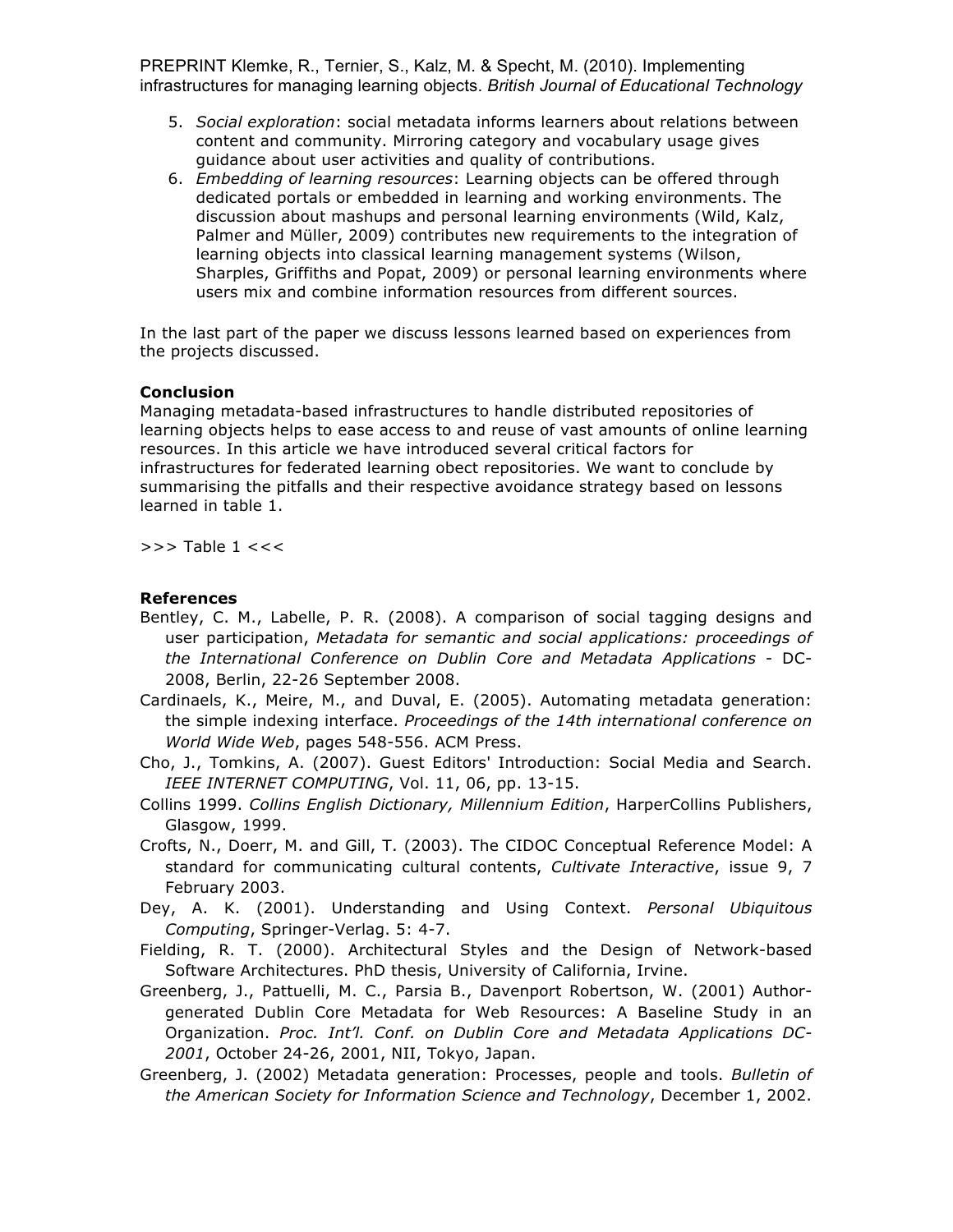- Hasan, T., Jameson, A. (2008). Bridging the Motivation Gap for Individual Annotators: What Can We Learn From Photo Annotation Systems? *Proceedings of INSEMTIVE 2008, Workshop on Incentives for the Semantic Web*, Karlsruhe, Germany, October 26th, 2008.
- Hawking, D. & Zobel, J. (2007). Does topic metadata help with web search? *Journal of the American Society for Information Science and Technology.* 58.5, 613-628.
- Henshaw, R. & Valauskas, E.J. (2001). Metadata as a catalyst: experiments with metadata and search engines in the Internet journal, First Monday. *Libri.* 51.2: 86-101.
- Hunter, J. L. (2003). Working towards MetaUtopia a survey of current metadata research. *Library Trends, special issue: Organizing the Internet*, 52(2).
- IEEE LTSC (2002). Final Draft Standard for Learning Object Metadata. Retrieved 01/15/10 at http://ltsc.ieee.org/wg12/files/LOM\_1484\_12\_1\_v1\_Final\_Draft.pdf.
- Klemke, R. (2000): Context Framework an Open Approach to Enhance Organisational Memory Systems with Context Modelling Techniques, *PAKM2000: Third International Conference on Practical Aspects of Knowledge Management*, 2000, Basel, Switzerland.
- Koutsomitropoulos, D. A., Paloukis, G. E., & Papatheodorou, T. S. (2007). Semantic Application Profiles: A Means to Enhance Knowledge Discovery in Domain Metadata Models. Miguel-Angel Sicilia and Miltiadis D. Lytras (Eds.). *Metadata and Semantics*, Springer, ISBN 978-0-387-77744-3.
- Kravcik, M., Specht, M. (2004). Flexible Navigation Support in the WINDS Learning Environment for Architecture and Design. *Proceedings of Third International Conference, AH 2004*, Eindhoven, The Netherlands, August 23-26, 2004, Lecture Notes in Computer Science, Vol. 3137, Nejdl, Wolfgang; De Bra, Paul (Eds.)
- Lagoze, C. and Van de Sompel, H. (2001) The Open Archives Initiative: Building a Low-Barrier Interoperability Framework. *Proc. 1st ACM/IEEE-CS Joint Conf. Digital Libraries, ACM Press*, pp. 54–62.
- Melenhorst, M., Grootveld, M., Veenstra, M., (2008). Tag-based informational retrieval for educational videos. *EBU Technical Review*, ISSN 1609-1469, 2008.
- Memmel, M., Schirru, R., Wolpers, M. & Tomadaki, E. (2008). Towards the Combined Use of Metadata to Improve the Learning Experience. *Eighth IEEE International Conference on Advanced Learning Technologies, ICALT*, pp.930-932.
- Nejdl, W., Wolf, B., Qu, C., Decker, S., Sintek, M., Naeve, A., Nilsson, M., Palmér, M., and Risch, T. (2002). EDUTELLA: a P2P networking infrastructure based on RDF. *WWW '02: Proceedings of the 11th International Conference on World Wide Web*, pages 604-615, New York, NY, USA. ACM Press.
- Sampson, D., Karampiperis, P., & Fytros, D. (2007). Developing a Common Metadata Model for Competencies Description. *Interactive Learning Environment, Special Issue on Learning Networks for Lifelong Competence Development*, ISSN 1049- 4820, vol. 15(2), pp. 137-150, Routledge.
- Sampson, D. G. (2009). Competence-related Metadata for Educational Resources that Support Lifelong Competence Development Programmes. *Educational Technology & Society*, 12 (4), 149-159.
- Schaffner, J. (2009). The Metadata is the Interface: Better Description for Better Discovery of Archives and Special Collections. Synthesized from User Studies. *OCLC Research*. Dublin, Ohio: 2009.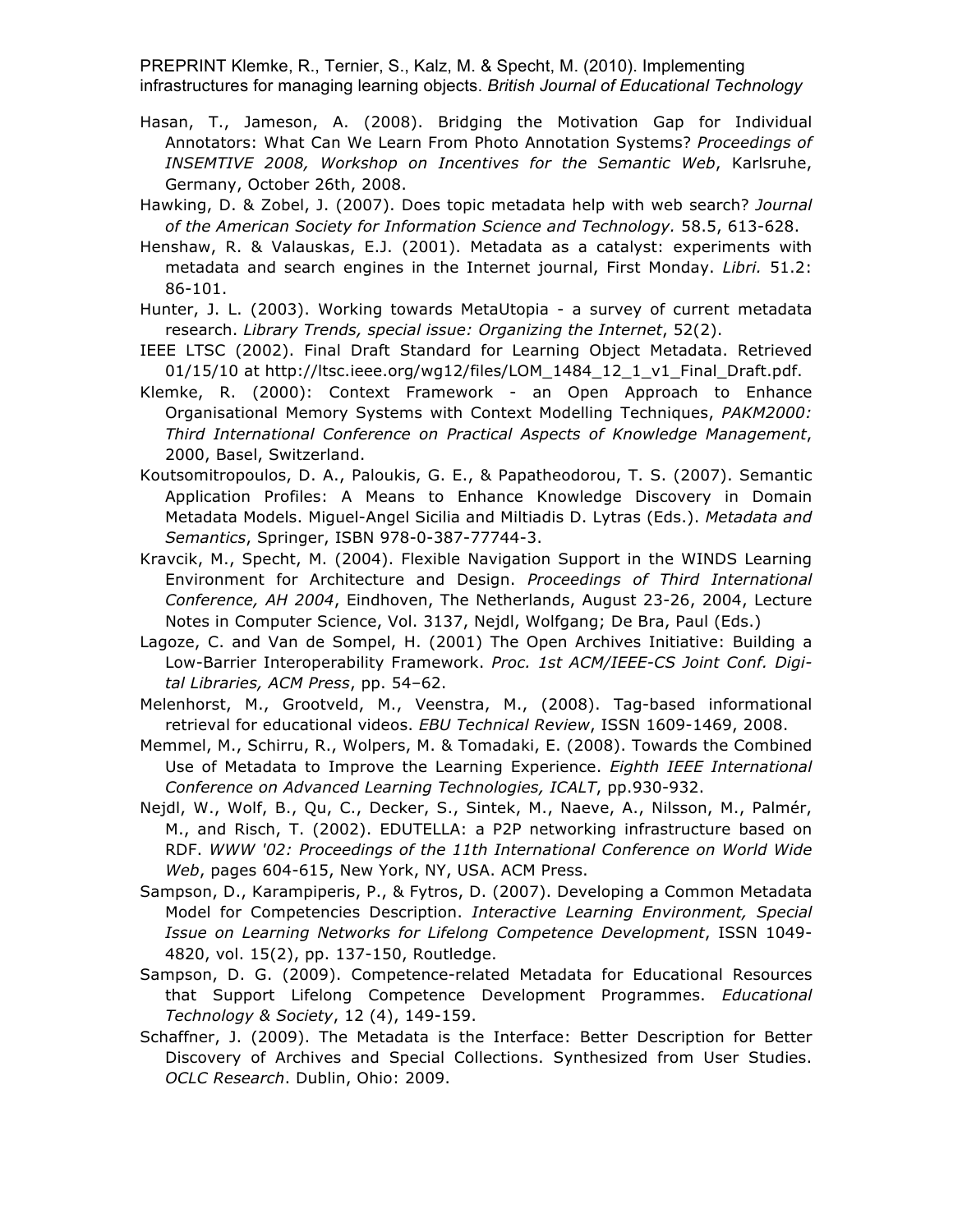- Schilit, B. N. & M. Theimer, M. M. (1994). Disseminating Active Map Information to Mobile Hosts. *IEEE Network*. 8: 22-32.
- Skågeby, J. (2009). Exploring Qualitative Sharing Practices of Social Metadata: Expanding the Attention Economy. *The Information Society*, 25 (1), January 2009, pp 60-72.
- Simon, B., Massart, D., van Assche, F., Ternier, S., Duval, E., Brantner, S., Olmedilla, D. & Miklós, Z. (2005) A Simple Query Interface for Interoperable Learning Repositories. *Workshop on Interoperability of Web-Based Educational Systems in conjunction with 14th International World Wide Web Conference (WWW'05)*. May, Chiba, Japan.
- Spaniol, M., Klamma, R., Lux, M., (2008). Imagesemantics: User-Generated Metadata, Content Based Retrieval & Beyond. *Journal of Universal Computer Science*, 14 (10), 1792-1807.
- Ternier, S., Vandepitte, P., & Duval E. (2002). LOMster: Peer-to-peer Learning Object Metadata. Barker, P. and Rebelsky, S., editors, *Proceedings of World Conference on Educational Multimedia, Hypermedia and Telecommunications*  2002, pages 1942-1943, Denver, Colorado, USA. AACE.
- Ternier, S., Massart, D., Van Assche, F., Smith, N., Simon, B. & Duval, E. (2008). A Simple Publishing Interface For Learning Object Repositories. *Proceedings of World Conference on Educational Multimedia, Hypermedia and Telecommunications* 2008 (pp. 1840-1845). Chesapeake, VA: AACE.
- Ternier, S.; Verbert K.; Parra, G.; Vandeputte, B.; Klerkx, J.; Duval, E.; Ordónez, V. and Ochoa, X. (2009) The Ariadne Infrastructure for Managing and Storing Metadata. *Emerging E-Learning Technologies. IEEE Internet Computing*, 13 (4), pp. 18-25, July/Aug. 2009.
- Thomas C. & Griffin, L. (1998) Who will create the Metadata for the Internet? *First Monday: Peer Reviewed Journal of the Internet*: 3 (12), http://firstmonday.org/htbin/cgiwrap/bin/ojs/index.php/fm/article/view/633/554 Webster. 1996. *Webster's New Encyclopedic Dictionary*, 1996.
- Weibel, S., Kunze, J., Lagoze, C., and Wolf, M. (1998). Dublin core metadata for resource discovery. *RFC 2413, Internet Engineering Task Force*.
- Wild, F., Kalz, M., Palmér, M., & Müller, D. (Eds.). (2009). Mash-Up Personal Learning Environments. *Proceedings of the 2nd Workshop MUPPLE'09*. September, 29, 2009, Nice, France: CEUR Workshop Proceedings, online http://sunsite.informatik.rwth-aachen.de/Publications/CEUR-WS/Vol-506/.
- Wilson, S., Blinco, K., & Rehak, D. (2004). An e-Learning Framework. A summary. *Alt-I-lab 2004 (Advanced Learning Technology Interoperability)*. JISC: Bristol, UK.
- Wilson, S., Sharples, P., Griffiths, D., & Popat, K. (2009). Moodle Wave: Reinventing the VLE using Widget technologies. In Wild, F., Kalz, M., Palmér, M., & Müller, D. (Eds.). *Mash-Up Personal Learning Environments. Proceedings of the 2nd Workshop MUPPLE'09*. September, 29, 2009, Nice, France: CEUR Workshop Proceedings
- Wolpers, M., Memmel, M., Giretti, A., (2009a). The MACE Experience first evaluation results. *Proceedings of Learning in the Synergy of Multiple Disciplines, 4th European Conference on Technology Enhanced Learning*, EC-TEL 2009, Nice, France, September 29 - October 2, 2009, LNCS 5794.
- Wolpers, M., Memmel, M., Klerkx, J., Parra, G., Vandeputte, B., Duval, E., Schirru, R., & Niemann, K. (2009b). Bridging repositories to form the MACE experience.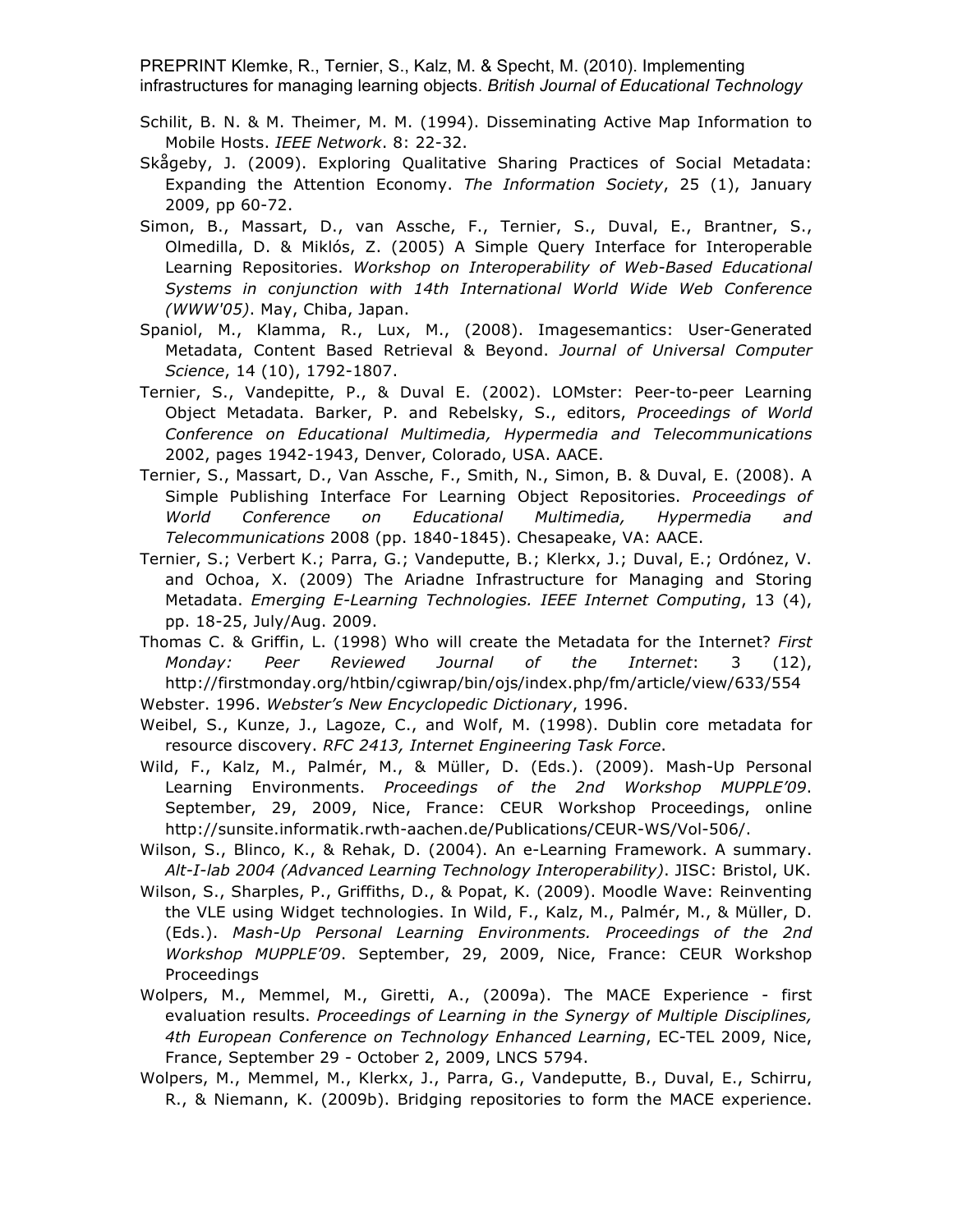*Journal on New Review of Information Networking (RINN)*, Edited by Leslie Carr, published by Taylor & Francis Group, US, September 21, 2009.

Zambelli, M., Janowiak, A., Neuckermans, H. (Editors), 2008. *Browsing architecture. Metadata and beyond.* IRB Stuttgart (Germany), ISBN: 978-3-8167-7770-0, September 2008.

| Metadata for<br><b>Architectural Contents</b><br>in Europe<br><b>MACE</b><br>Home<br>Search & Browse Community Experiments                                                                                                                                   | Filtered Search Browse by Classification Browse by Competence Social Search Details                                                                                                                                                                                                           | <b>LOGIN</b><br><b>REGISTER</b>                                                                                                                                                                                                                                                                                                                                                                               |
|--------------------------------------------------------------------------------------------------------------------------------------------------------------------------------------------------------------------------------------------------------------|-----------------------------------------------------------------------------------------------------------------------------------------------------------------------------------------------------------------------------------------------------------------------------------------------|---------------------------------------------------------------------------------------------------------------------------------------------------------------------------------------------------------------------------------------------------------------------------------------------------------------------------------------------------------------------------------------------------------------|
| Guggenheim Museum Bilbao » visit<br>Sehry, Frank Over<br>io)<br>27. massum, mes.<br>28. titurium, glass. Sparmi<br>18. titurium de, sater, skalet<br>abmodel(2), other(1)<br>WAS STR                                                                         | <b>LANGUAGE</b><br><b>RESOURCE TYPE</b><br><b>English</b><br>figure, narrative text<br><b>DESCRIPTION</b><br>Guggenheim Museum Bilbao: Spain, Bilbao                                                                                                                                          | <b>REPOSITORY</b><br><b>D</b> DYNAMO<br><b>RIGHTS</b><br>Metadata license: The original metadata for this<br>content (provided by DYNAMO) and the enriched<br>metadata are available under a Creative Commons<br>BY-NC license.<br>Content license: The use of this object is restricted<br>to registered users. Registering is free and limited to<br>educational practice. (http://dynamo.asro.kuleuven.be) |
| Content metadata<br>Map<br>田<br>Erandio<br>Goikoa Erandio<br>Karte<br>Sat<br><b>Hyb</b><br>曰<br>Zamarripa<br>Asua-Lauroeta<br>Basozabal Sondika<br>aldo Lutxana<br><b>BI-737</b><br>Arteag<br>Ola C Elotxelerri<br>Enekuri-Lutxana<br>N-637<br>San Anto<br>Ł | Classification<br><b>Assigned values</b><br>symbolism<br>Theoretical<br>Concepts<br>Functional<br>museum<br><b>Typology</b>                                                                                                                                                                   | Tags<br><b>Community Tags</b><br>bilbao building gherry iuav_test<br>$\overline{2}$<br><b>My Tags</b><br>click to add your tags                                                                                                                                                                                                                                                                               |
| Enekan<br><b>BI-631</b><br><b>BI-3704</b><br>Bilbao<br>N-634<br><b>BI-636</b><br>Doneztebe Etx<br>kgi<br>La Peña<br><b>Basa</b><br>Arizgo<br>Artfories<br><b>POWERED BY</b><br>a det.                                                                        | Competencies<br>Architecture Competency Classification<br>$\blacktriangledown$<br><b>ADD</b><br>Please select a competence!<br>$\blacktriangledown$<br>Underst. people/building relations<br><b>Ability to Create Architectural Design</b><br>Underst, of structural and technological design | Ratings<br>Community rating<br>*****<br>average: 4.5 (2 votes)<br><b>My Rating</b><br>click to rate<br><b>Comments</b>                                                                                                                                                                                                                                                                                        |
| GOGHerGaten ©2009 Tele Atlas -<br><b>indsbedingunder</b>                                                                                                                                                                                                     | Knowledge of Urban Design<br>÷<br>÷<br>÷<br>$\bar{z}$<br>1<br>3<br>4<br>5<br>6<br>7<br>s<br>EQF Range<br>CANCEL<br><b>REMOVE</b><br>SAVE                                                                                                                                                      | $\blacktriangleleft$<br>Comments (1)<br>wolpers<br>2009-03-16 10:18<br>The resource is interesting. Usable<br>for all looking for some rough info on<br>Gherry in Bilbao.                                                                                                                                                                                                                                     |

*Figure 1: Metadata visualisation in MACE*